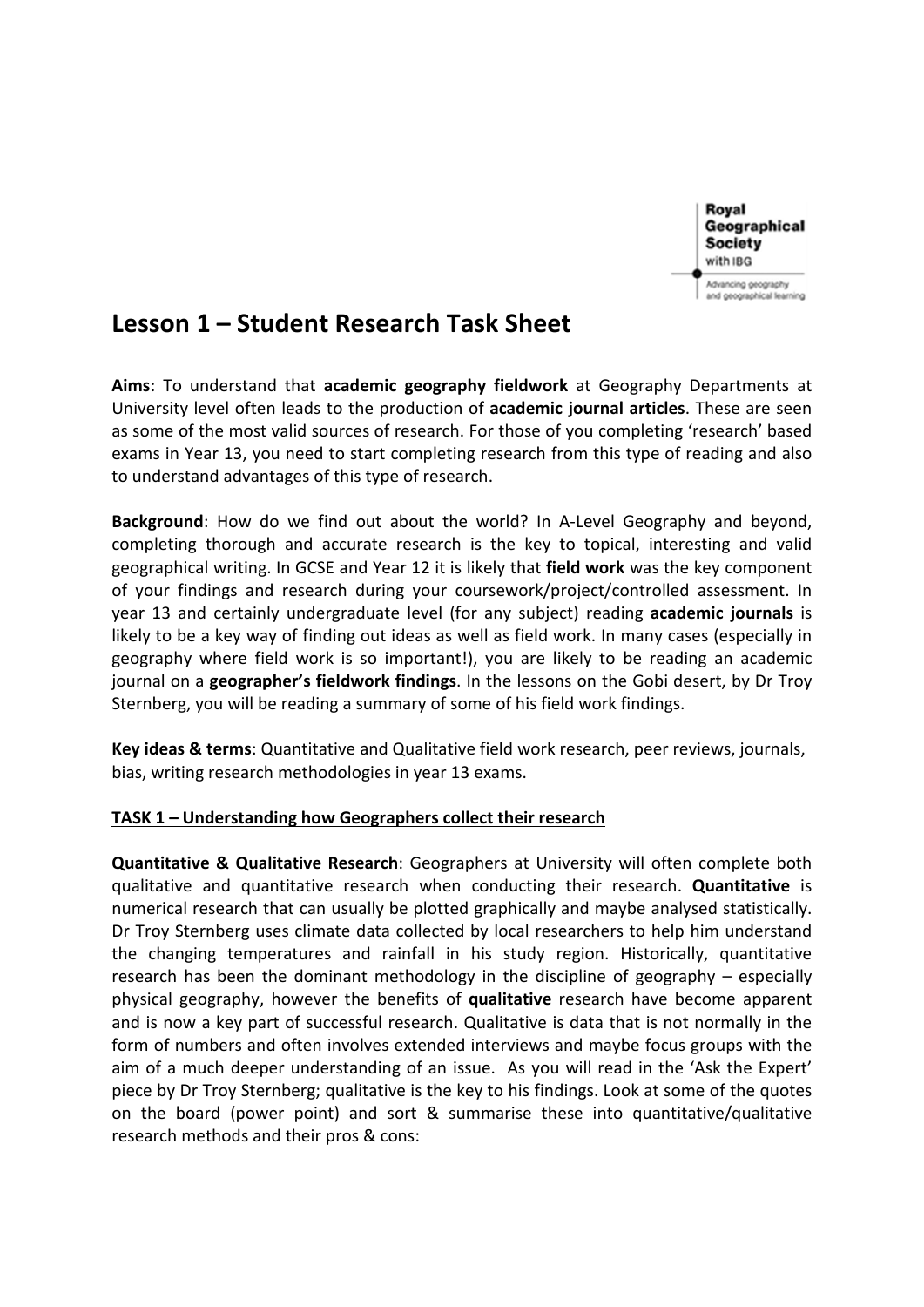|              | Advantages | Disadvantages |
|--------------|------------|---------------|
| Qualitative  |            |               |
| Research     |            |               |
|              |            |               |
|              |            |               |
|              |            |               |
| Quantitative |            |               |
| Research     |            |               |
|              |            |               |
|              |            |               |

**Understanding research methods in the Gobi Desert**. Read the *Ask the Expert* interview article with Dr Troy Sternberg, which describes his fascinating and current research into natural hazards in the Gobi Desert, Asia. You can tell from this interview the number of advantages of academic research. Note down some ideas under the following headings (answers not necessarily in order):

(i) Describe the research methods Dr Sternberg uses

(ii) What are some of the key challenges a researcher faces during organisation and completing the field work?

(iii) When researchers arrive back to their university; what are the next steps?

(iv) Why does 'peer reviewing' make academic journals more valid & reliable than other sources?

(v) How is academic research useful? What types of people/organisations might use it?

(vi) Topicality – you could note down why this is especially important for geography students

**Where can I find access to geographical journals?** When you arrive at university you will have plenty of access to academic journals. It is likely your school will have **electronic** access via websites and passwords to academic journals e.g. QUESTIA. These can be difficult to search on – make sure you ask in your library/learning support centre/geography teacher for some help here.

# **TASK 2 – Other sources of research in geography. Use the web to start research on some other sources:**

*MEDIA -* UK news websites, broadsheet websites, local newspaper websites in the place you are studying – Geography is a topical subject and the main advantage of using up to date media articles is to get very topical information. You must be aware of their political bias though. Broad sheets (and all newspapers!) are likely to be persuasive that a particular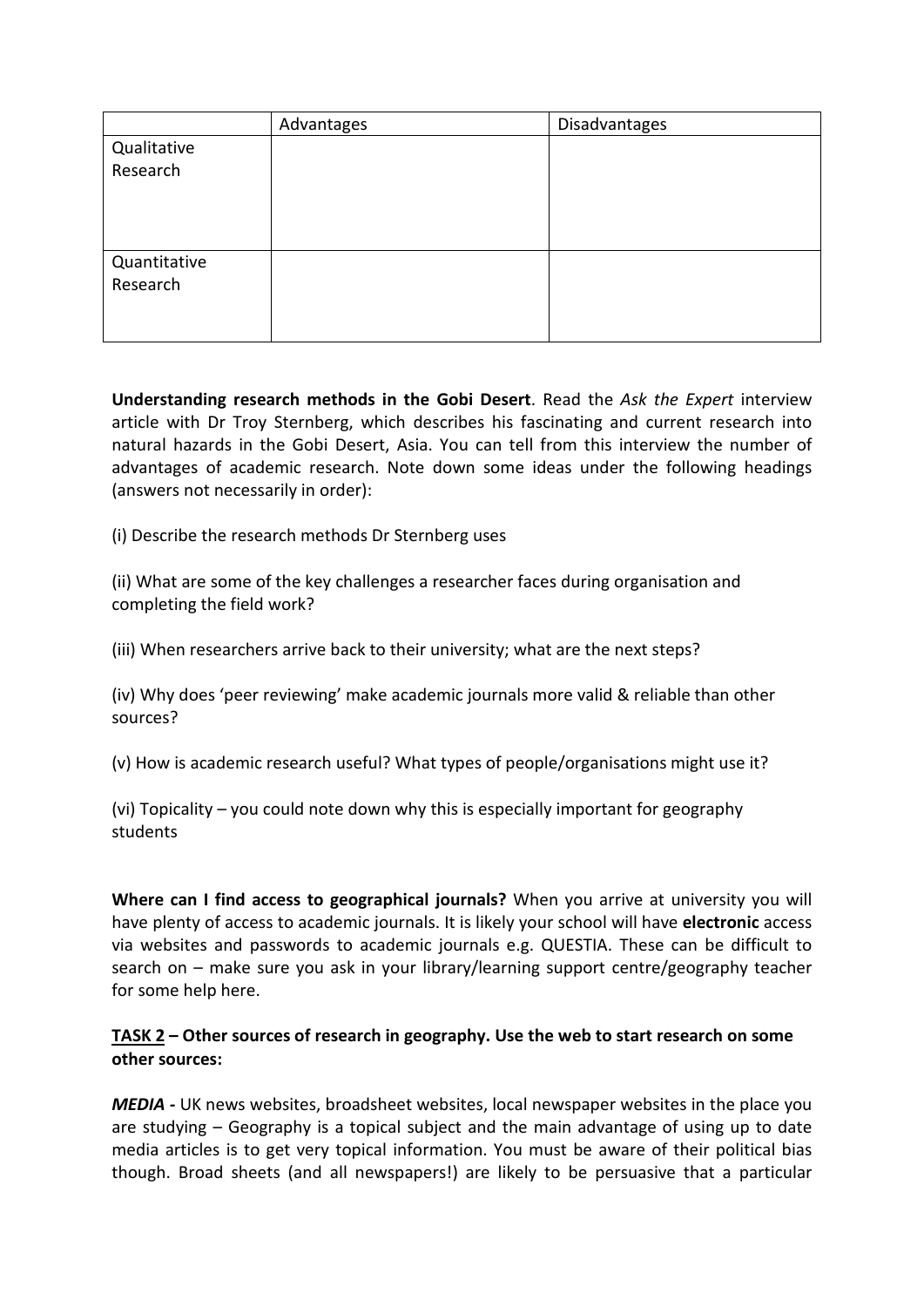geography problem/solution is worse/better. Journalists are unlikely to have completed as robust research as academics and you should be mindful of this as you read their conclusions in articles.

*NGO/INGO/development charity websites* – These can have some excellent sources of information – both geographical trends & ideas and also case studies. As with any source of information, be mindful of bias; some 'over promotion' of problems or solutions in the case of charities if it is a website that is trying to seek donations.

**Useful websites:** <http://mongolia.wvasiapacific.org/> [http://www.worldbank.org/en/country/mongolia](https://mail.jfs.brent.sch.uk/owa/redir.aspx?C=0xk_z71uCE2IohL0zjMEX_cSHfI1B9AIH4-ue-uXEIGDT-e-2lvqKrt9sCVlrH7pmDFLYmeow3M.&URL=http%3a%2f%2fwww.worldbank.org%2fen%2fcountry%2fmongolia) [http://www.opensocietyfoundations.org/about/offices-foundations/open-society](http://www.opensocietyfoundations.org/about/offices-foundations/open-society-forum-mongolia)[forum-mongolia](http://www.opensocietyfoundations.org/about/offices-foundations/open-society-forum-mongolia) [http://www.asiafound.mn](http://www.asiafound.mn/)

*LECTURES/INTERVIEWS-* having access to geography lectures can be difficult at sixth form. However look out for relevant lectures run by the 'Royal Geographical Society' and maybe the 'Geographical Association' that maybe relevant for your Year 13 studies. There is nothing better than hearing someone talk passionately about the subject they are an expert and interested in!

# **TASK 3 - How to discuss your method in Year 13 exam reports**

Many year 13 examinations require you to complete geographical research which you use to write an exam essay/report and you often have to include your research methodology e.g. Edexcel's Unit  $4 - Geographical$  Research examination. You should refer to the advice by your examination board, but it is often suggested to be a short prose paragraph or a table. You can have this after your intro, or complete an on-going methodology or have one at the end of your report.

**Read through the sample methodology and highlight any aspects which are elements of an excellent method:**

# **Sample Methodology**

*'A wide range of research methods have been used in preparation for my report, to create valid geographical writing. In the run up to the examination I have used a variety of media sources for example BBC news and Channel 4 news bulletins and websites. I have researched on the Guardian website for find articles on food security issues in the last few years. I have also watched documentaries such as 'Food Inc.' and TV series such as 'Jimmy's Global Harvest'. The main advantage of using the media is its topicality which is so important in geography. However I acknowledge that some media sources maybe bias e.g. with a 'left leaning' or 'right leaning' stance, so I was careful to*